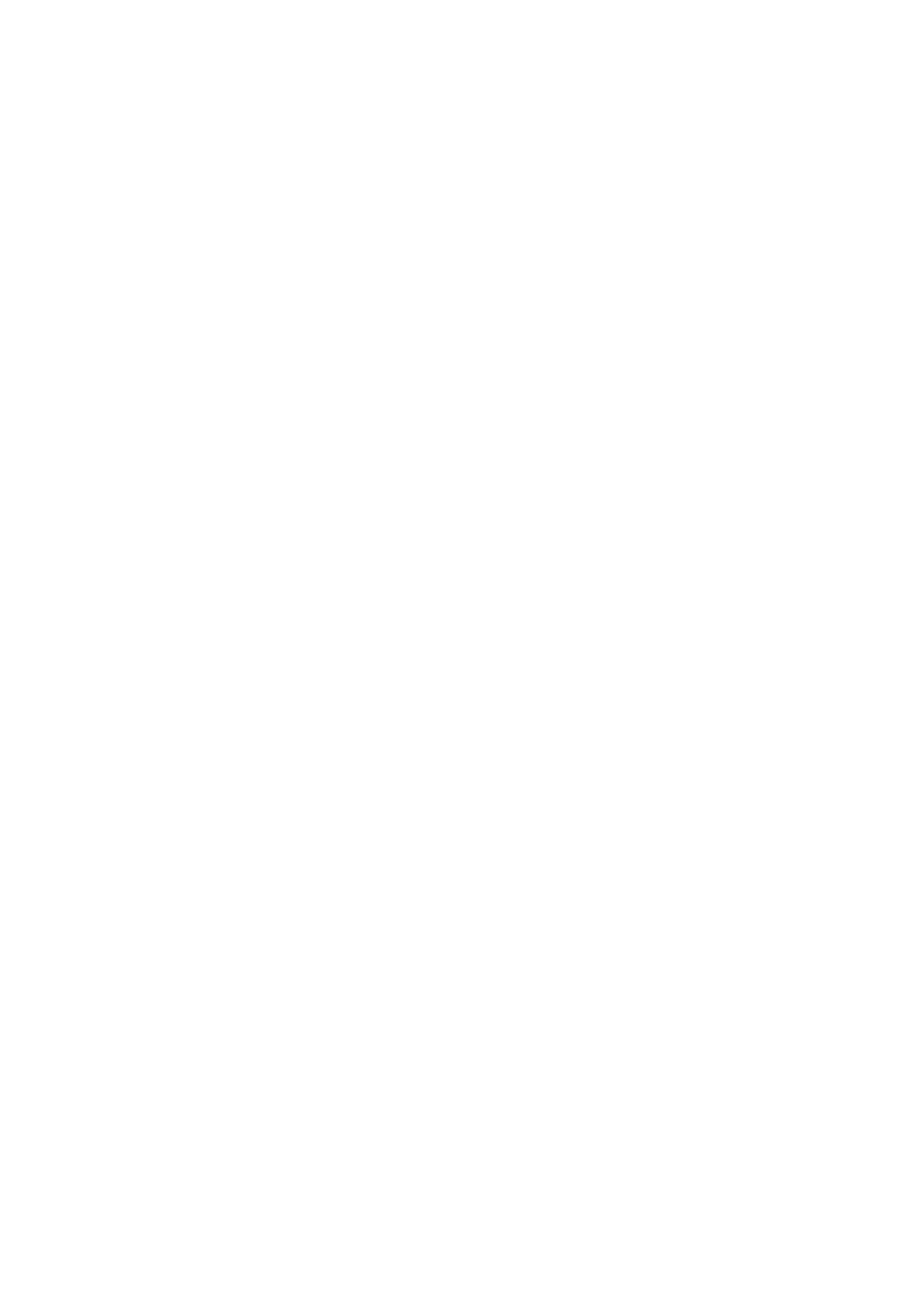# **Participating Countries in the ASEMME4**

### Dear Ministers!

Innovative Competences and Entrepreneurship are a part of the primary, secondary and VET education. Innovative Competences are aimed to improve and support the talent-development of our students and to become a life-sustainable learning approach!. Innovative Competences shall strengthen the creativity of the student learners, and for some of them it will even encourage them to develop entrepreneurial skills to become the new generation of entrepreneurs. For others, improved Innovative Competences, will guide them to become active citizens in their communities, and to strengthen their courage and abilities to take concrete actions to be involved in sustainable growth of their communities. In times where a growing number of countries are facing rapidly increasing youth unemployment and shrinking opportunities for millions of young people, it is definitely the time for the education system to explore new pathways to improve the learning possibilities for children and youth to become the innovators and entrepreneurs of the future.

This program will explore how Innovative Competences are developed and matured in the Asian and European Education systems – The program will support an exchange of "best practices" in both regions, but it will also explore "next practices" which can encourage the primary and secondary school system to focus on the importance of Innovation in its wider context.

We strongly encourage the ASEMME4 to endorse this programme as a component in the ASEM Education Process and member states to appoint experts to take part in the development of the programme.

We suggest that the programme is supplied with a sunset clause by May 2015 so that a report can be submitted to ASEMME5 in Latvia for the evaluation of the outcome of the programme, discussion of the perspectives in and a decision for an optional continuation.

The Danish Minister of Children and Education

Copenhagen xx,xx,2013 Christine Antorini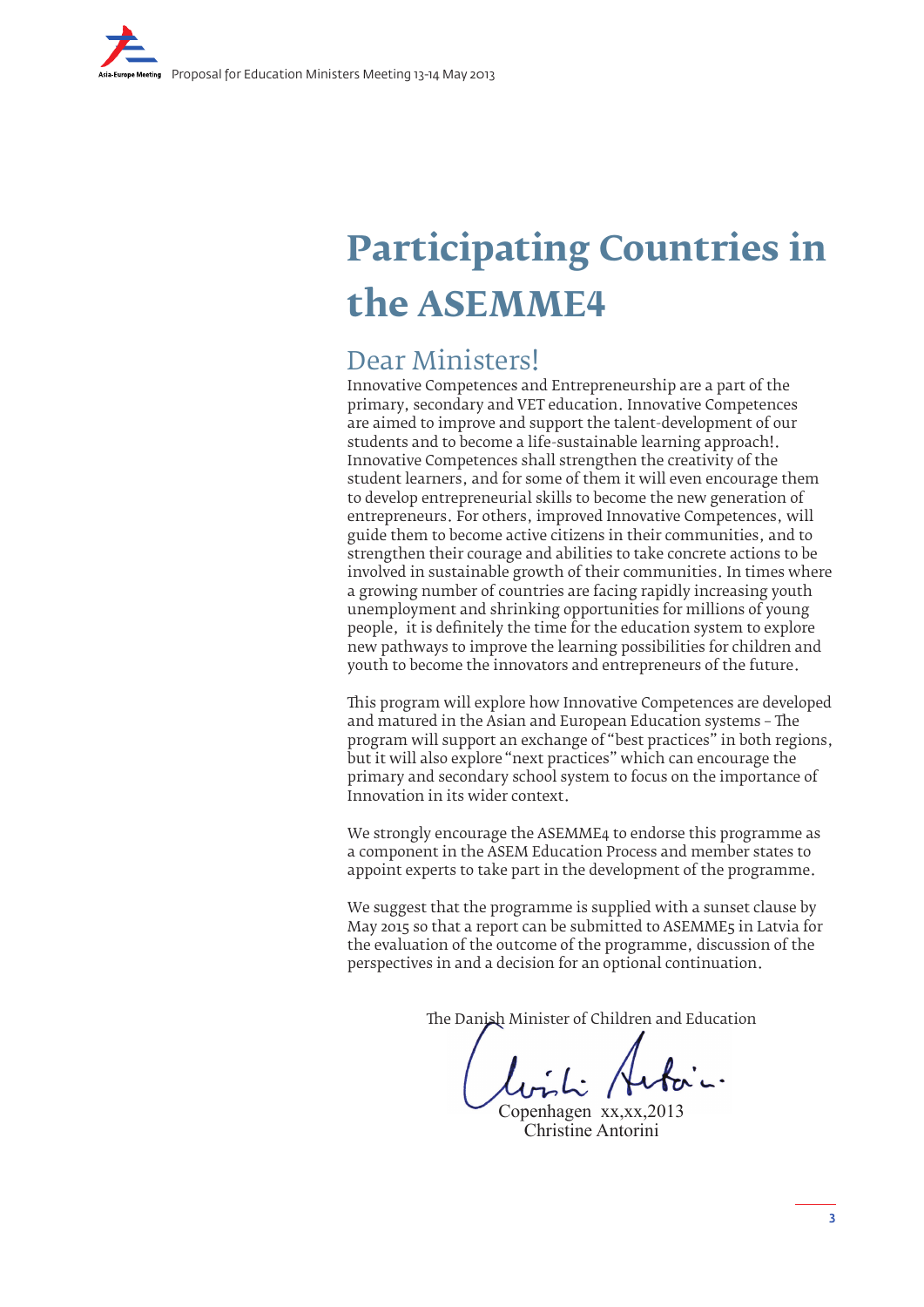## **Introduction**

#### **Background and justification**

Taking the point of departure in the crucial fact that a majority of ASEM member states are facing rapidly growing youth un-employment it is high time to create new learning and education strategies for active involvement of children and youth into working and business life.

Due to the shrinking number of workplaces and an ever growing labour force, this program will focus on how the education system from primary & secondary school to adult education- by innovative strategies and innovation measures - can support and enhance students at all levels to become entrepreneurs in a very broad sense; *From* the involvement in creating own companies or own jobs, *and* to the involvement in community programmes and social innovation within their local community.

This ASEMME programme shall explore the wide range of education policies, practices and pedagogical methods that leads to a growing involvement of the students into self-managed and innovative business or working life. And it shall explore how learners become more innovative and creative in general so it will be a value added to their everyday life.

#### **Innovative from early childhood…!**

We have evidence that much is founded at an early age. Implementing innovative strategies at university level or even in upper secondary programmes is too late. The programme will target a wide span of education domains - from the youngest students where it is all about creativity, innovation and self-managed activities founded in self confidence and beliefs in own abilities to the older students in secondary and VET education, where the strategy is to encourage career development and even the involvement of students into the creation of micro projects and companies. Educational policy lines must be developed to focus more dedicated and strongly into innovation.

#### **Teacher & trainer**

Teaching and trainer competences play a crucial and decisive role in creating an innovative approach. Therefore the focus on how to improve the innovative capabilities of the teacher is a main pillar in the

program. Especially to strengthen the focus on how teachers can facilitate and encourage the process of innovation and entrepreneurial spirit among the students. This goes from the positive attitude towards entrepreneurship - to the creation of innovative learning environments which can improve the creativity and innovative competences of the students. Finally also how teachers and trainers can mentor and encourage the career choice of self-management and self-ownership.

Teachers' repertoire must be expanded to include ways to promote innovation and avoid rigid and repetitive learning patterns. Linking the schools matters to the real world by practical examples and hands on activities have potentials, which the programme will illuminate.

The program shall explore how Innovative Competences can be valuable to the teacher/trainer pre- and in-service training, such as:

- Strengthen the understanding towards policy targets regarding "Innovation in society" and to ensure effective implementation of such programs.
- Nurture the opportunities for teacher/trainers to strengthen their creative and innovative capabilities.
- Strengthen the understanding among teachers/ trainers on how to optimize curriculum and the active use of evaluation with a special focus on the aspects of Innovative Competences.

#### **Innovation and community**

This ASEMME Programme will explore the crucial cooperation between the education institutions and the business and community life. This co-creation between the school and the life of business and work are crucial to create a practical understanding and a sense on how to get started. The interface between business and industry, civil society and education must be vitalised at institutional level

All these various factors and features of innovation and entrepreneurship form the universe of possibilities for the students to become self-made – either in business, in working life and in community development.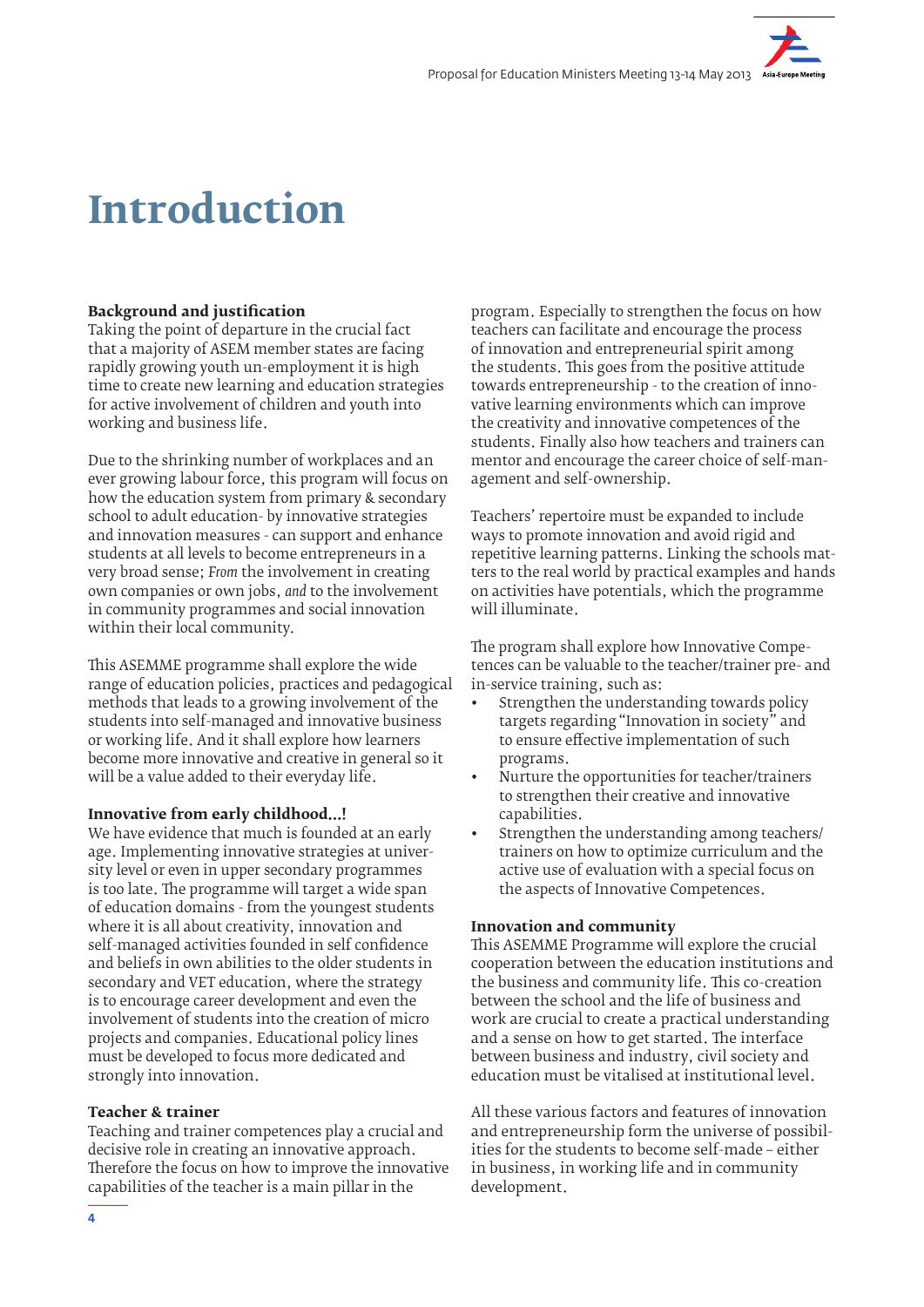The programme will strengthen the global evidence base related to the development of innovative competences and shall coordinate and feed into other international programmes (see reference-box). To summarise the rationale of this ASEMME4 Program on Innovative Competences;

*"The program will approach and explore how new learning opportunities gained from the experience and best practice from the primary and secondary education sector can improve Innovative Competences and Entrepreneurship in the two regions. The Program shall…..*

• Collect and communicate how children and youth can be supported to become the future innovators in their own life, in their local community and in working and business life.

• Contribute to develop a cross cultural understanding of what Innovative Competences are, and what ensures the educational contribution to sustainable growth of business and working life as well as community development in the participating ASEM countries?.

Present showcases of "best practices" and "next practices" of Innovative Learning, which have positive impact on the quality of life and prosperity of community.

# **Activities of the programme (Programme Components)**

This ASEMME Program shall as its most import objective create sources and inventories for *policy makers and practitioners* to exchange experience and to set joint discussions and assessment about how the primary and secondary education in the ASEM Member-countries can contribute to the wider target of entrepreneurial and innovative learning. The global perspective of the components is to create measures and meeting opportunities where it is possible to explore the wide range and diversity policies, strategies and practices which are taken in the ASEM member countries. This will create a valuable pool of sources and best practices.

The main activities and outcome of the program will be:

#### Component I: An ASEMME4 Opening Seminar 2013. (Early autumn 2013)

The aim of the Seminar is to create the joint understanding and framework of the program. Secondly the aim is to involve the member countries who are ready to commit to a further development of this important aspect of education policy and practice in the two regions.

The Seminar shall appoint a Working Group with the responsibility to outline the program on Innovation Competences and Entrepreneurship in ASEM Member countries. Denmark will take the initiative to invite and manage the Opening seminar. The Opening Seminar shall introduce the thematic orientation of the program and ensure precise terms of reference of the working. The target group for the seminar is policy makers from the ASEM member countries and dedicated experts and practitioners from the field of Innovative Competences.

Result/Outcome; *Establishment of a broad ASEM-ME Working Group to disseminate case studies and create an overview about existing experience in the field of Innovative Competences*

#### Component II: An ASEMME member-country case study on successful policy strategies. (Autumn 2013 to July 2014)

The aim of the case-study is to create an overview about the recent years' successful policy programs, and best practices in the field of Innovative Competences Programs. The case study provides an opportunity for the member states to present what has had an impact on the promotion and practice of innovative competences and entrepreneurship in the primary and secondary education. The case study will communicate important principles of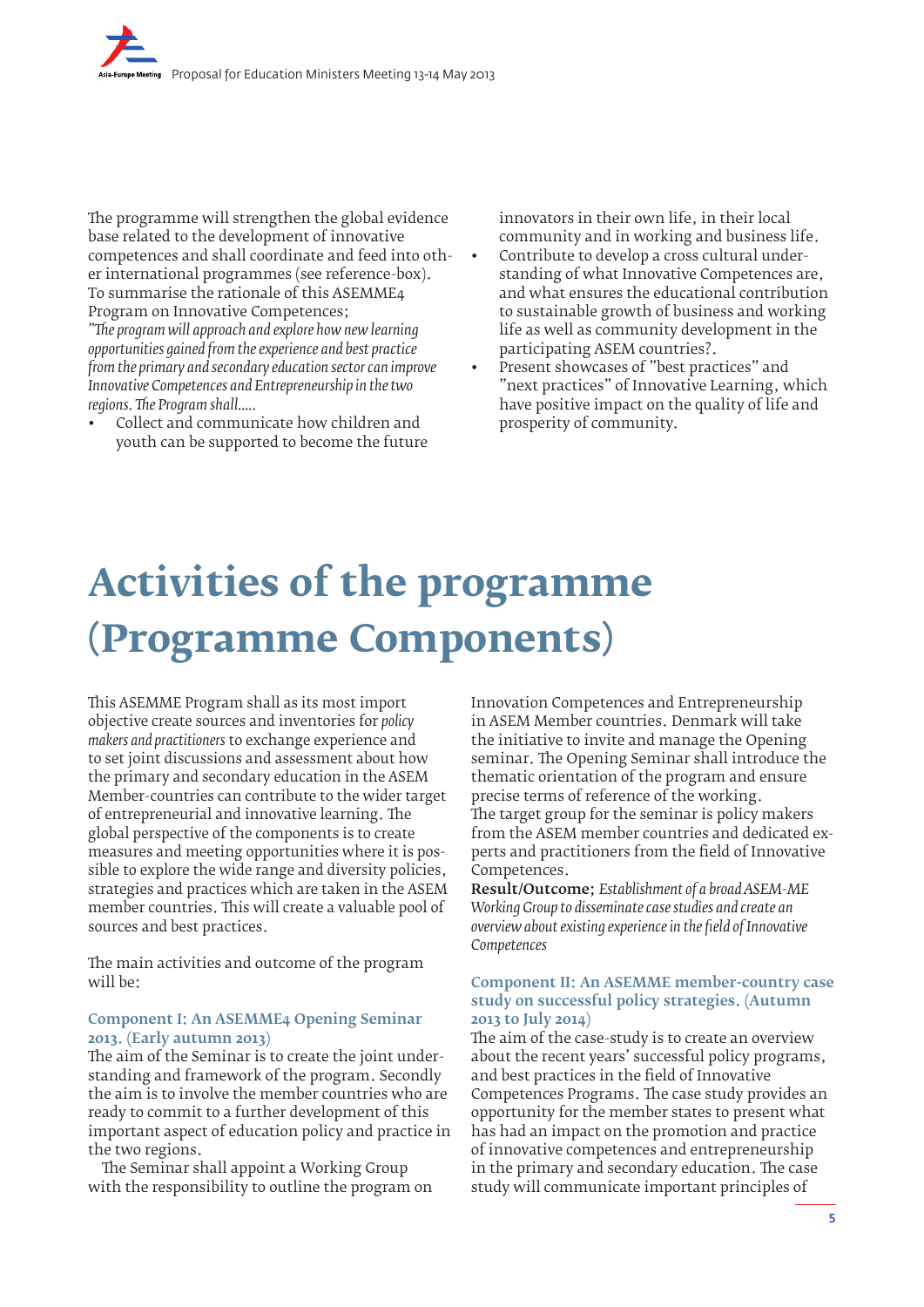education policy in this field. This will also include a comparative study of useful/operative definitions on Innovative Competences and Entrepreneurship education at all levels of the primary and secondary school. The target group of the case study will both be education policy makers.

Results/Outcome; *An ASEM-ME "Case Study on Successful Policy Making and National Programs" on types, principles and evidence based policy strategies to improve children and youth participation in innovative competences and entrepreneurship. The Case study will be combined with the study on practice and learning models (see next)*

#### Component III; An ASEMME member-country case study on successful practices and learning models (September 2013 to October 2014)

to improve innovation and entrepreneurship in the primary and secondary school. This case study shall in particular focus on how the teacher capabilities and repertoire creates impact and improvement of children's access to innovative competences. Result/Outcome; in parallel with the case study on policy-making the ASEM ME *Catalogue on success learning programs and methods* shall compile an interesting source of best practices. All ASEM ME members will be invited to send their contribution to the case study. The case study will be launched through normal ASEM ME channels./ASEF etc.

#### Component IV; Proposal for an ASEMME Web-Inventory on Innovative Competences (August 2014 to January 2015)

The aim of the proposal for an ASEMME Inventory is to elaborate and propose a professional and low cost instrument to distribute and update the experience of the ASEM memberstates as it has been presented in the Case study. The inventory shall utilise the social media to create relevant networks among policymakers and practitioners. The obligation of the Working group is to present such a proposal at the

ASEM ME Conference on Innovative Competences. Target group of the proposal is the participants in the conference – for the wider dissemination of the program it is to be regarded as an open source. Result/Outcome; Fully developed proposal for a web-inventory on "best practice" based on social media to be launched at conference.

#### Component V; An ASEMME 5 International Conference (March 2015)

The International conference on Innovative Competences has two aims; First of all it shall reveal the results and findings of the Working Group; Case studies, proposals and recommendations for further action. Secondly the Conference shall match these findings with the newest research and development in the field of Innovation and entrepreneurship for the primary and secondary school. This will include presentations and discussions with leading researcher and education policy makers. The Conference shall mark the completion of the initial phase and it shall outline how proposed initiatives can be implemented for the ASEM 5. The conference shall also offer an opportunity to shoe the relevance of exchange of experience between the two regions in the field of crucial educational challenges.

Target group of the conference; Policy Makers, Education Managers and Practitioner experts from the two regions.

Result/Outcome; *Proposal for a second phase of implementation aimed at an exchange program for and policy makers; secondly a research and practitioners network and thirdly presenting the ASEMME web-Inventory for best practice.*

A Final Evaluation Report (May 2015) to outline the main findings and the recommendations for the ASEM ME 5 Follow up process and how to implement a new program concept.

#### Time and duration of the Program

The duration of the program is proposed the following way:

| Presentation and endorsement of the program     | ASEMME 4 - Kuala Lumpur    | 14-15. May      |
|-------------------------------------------------|----------------------------|-----------------|
| Opening Seminar - September/October             | Danish Ministry Copenhagen | 30.09-2.10.2013 |
| Working Group process/app. 5 meetings in period | Changing Venues            | 2013-2015       |
| International Conference                        | <b>ASEMME Conf-ASIA</b>    | 2015 March      |
| Evaluation and proposal submitted to ASEMME 5   | <b>ASEMME</b> 5 Latvia     | 2015 May        |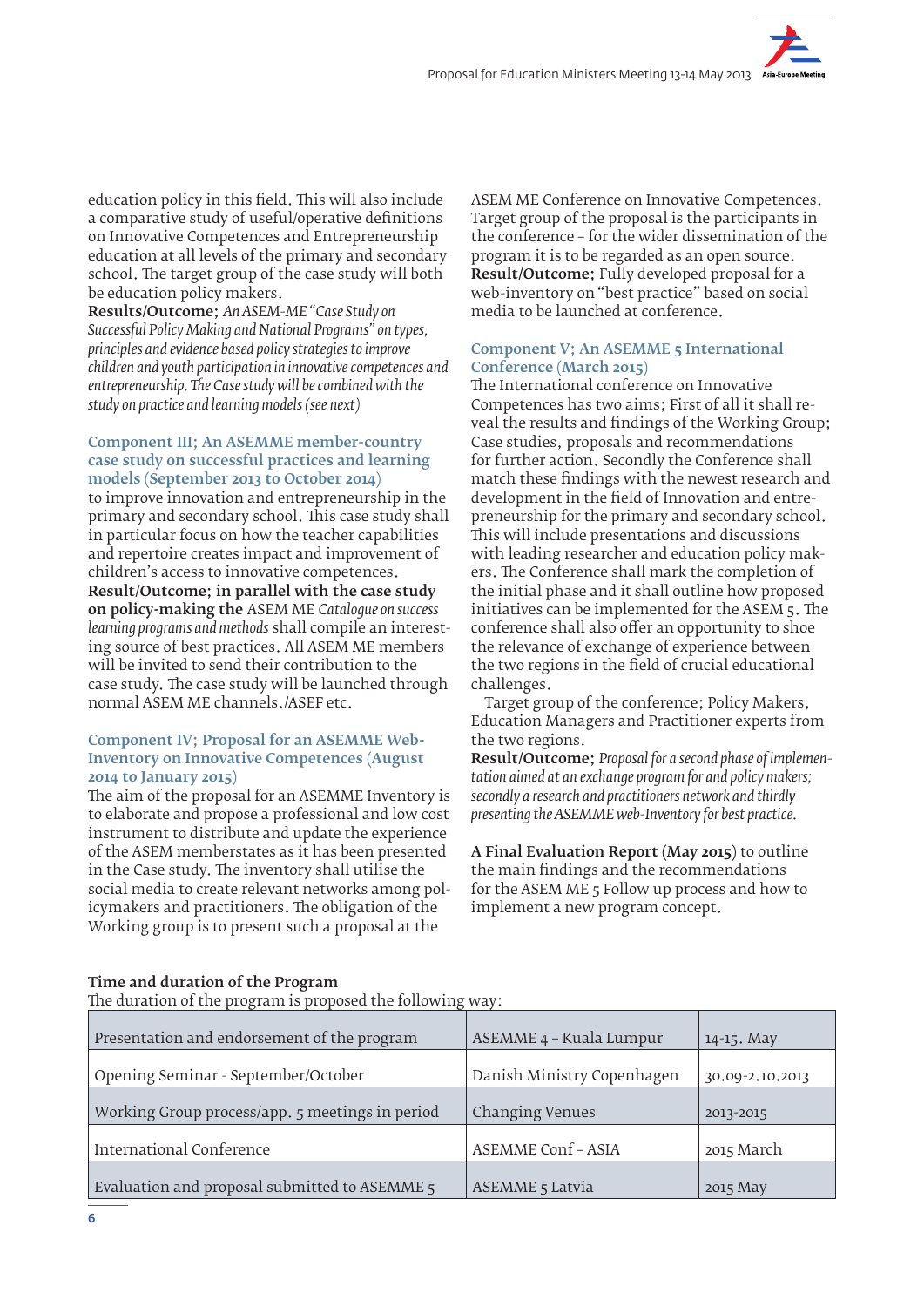# **Organisation and Responsibility**

The ASEMME Programme on Innovative Competences has been initiated and initially funded by the Danish Ministry of Children and Education. For the outline of this proposal Denmark has involved the following ASEM Member states; Vietnam, Republic of Korea, Norway, Czech Republic, Malaysia and Singapore.

For the further development of the programme Denmark will take the initiative to invite all ASEM Members for the Opening Seminar. The seminar will be organised in close cooperation with the countries already involved.

The Opening seminar shall:

- Exchange experience in the field of Innovative Competences
- Introduce leading key notes from Asia and Europe to create a conceptual basis for the program
- Carry out discussions about the actual needs for development of Innovative Competences
- Establish the formal Working Group responsible for the Program (12-15 members)
- Discuss and decide the Terms of Reference for Working Group
- Set expectations for the Case studies/White paper to be established.

The Working Group first meeting will be held in Copenhagen in connection with the the opening seminar. This meeting will:

- Outline the Working Group meeting plan
- The division of labour and expected task to be carried out
- Set performance indicators for the Working Group.

Obligations for participation in the program The Ministers of Education of the ASEMME4 shall ensure that for the participation in this programme funds are available for:

- Participation in the Copenhagen Opening Seminar – September 2013 - is conditional to get into the program.
- Travel and subsistence for 1-2 participants for up to 5 meetings to be held on changing terms in Asia and Europe in the two year program period.
- The establishment of a national working group (backing group) inviting the most important stakeholders of the program – as a national advisory group. Holding 3-7 members. (3-4 meetings in period)
- Willingness to host one working group meeting having app. 12-15 members – This will include venue, local transport, hosting a dinner and preparing a site visit to successful national programmes
- Contribution to the case study in terms of preparing a national report on policy making and successful learning/training program. This shall not exceed 200 working hours.
- Select the participants / delegation for the International Conference.

Danish Ministry of Children and Education Copenhagen 15.04.2013 Jørn Skovsgaard Head of ASEM Unit For further details and questions please contact: Joern.skovsgaard@uvm.dk + 4521486389  $\alpha$ r Lars Alrø Olesen lao@lao-dialog.dk +4529641618 skype; larsalroolesen3

This proposal has been developed by an ASEM Working Group with representatives from

- Malaysia
- The Republic of Korea
- **Singapore**
- Vietnam
- Denmark
- Norway
- Czech Republic